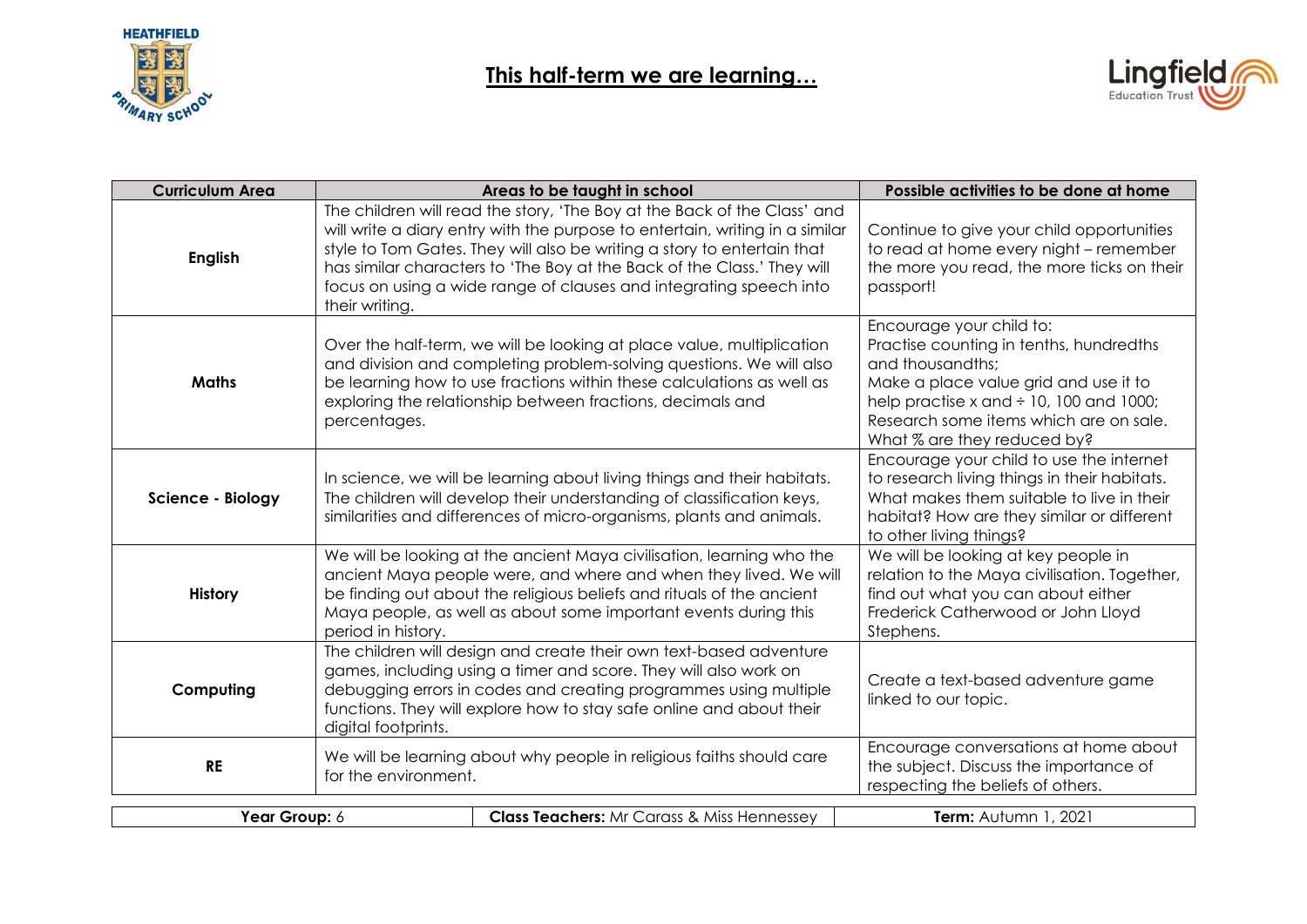



| <b>PE</b>    | This half-term, our PE topic is tag rugby. We will focus on developing<br>the children's handling and passing skills, as well as the skills of running<br>with the ball. We will learn some passing strategies and how to<br>defend as a team.               | Make sure your child wears their PE kit to<br>school every Tuesday so that they can<br>fully participate in all PE activities.                                                                                                                                              |
|--------------|--------------------------------------------------------------------------------------------------------------------------------------------------------------------------------------------------------------------------------------------------------------|-----------------------------------------------------------------------------------------------------------------------------------------------------------------------------------------------------------------------------------------------------------------------------|
| <b>Music</b> | This half-term, we will be celebrating a wide range of musical styles<br>and the children will learn how music can be used as a way to bring<br>people together. We will do this by listening, singing, composing and<br>performing music.                   | Listen to music at home. Encourage your<br>child to talk about how it makes them feel<br>and what they like and dislike about songs<br>and music.                                                                                                                           |
| Art          | This half-term, we will be completing a whole-school art project based<br>on the picture book, 'Rules of Summer,' written and illustrated by<br>Shaun Tan. The illustrations from this book will be used as a stimulus to<br>produce some fantastic artwork. | Your child could look at one of Shaun<br>Tan's other books and create some<br>artwork at home based on one of his<br>other paintings.                                                                                                                                       |
| French       | During this half-term, Year 6 will be learning how to describe<br>themselves and their friends. We will focus on describing height, eye<br>colour, hair colour and style both in spoken and written form.                                                    | Your child could use the vocabulary they<br>have learned at school to describe family<br>members and friends.                                                                                                                                                               |
| <b>PSHE</b>  | The children will learn about people who look after their mental<br>health, physical health, their wellbeing and who to go to if they feel<br>like they need support. They will also be learning how to manage their<br>time online and how to keep safe.    | Talk with the children at home about their<br>emotions. Remind them who they can<br>speak to if they are worried about<br>something. They could practise yoga and<br>meditation to help clear their minds. Make<br>sure that you all understand how to stay<br>safe online. |

| <sup>.</sup> Group:<br>rear 1 | Class<br>، Hennessev<br>n Ar 1<br><b>Miss</b><br>Teachers:<br>arass<br>$\mathbf{A}$ | റററ<br>Term:<br>Autumr<br>ZUZ |
|-------------------------------|-------------------------------------------------------------------------------------|-------------------------------|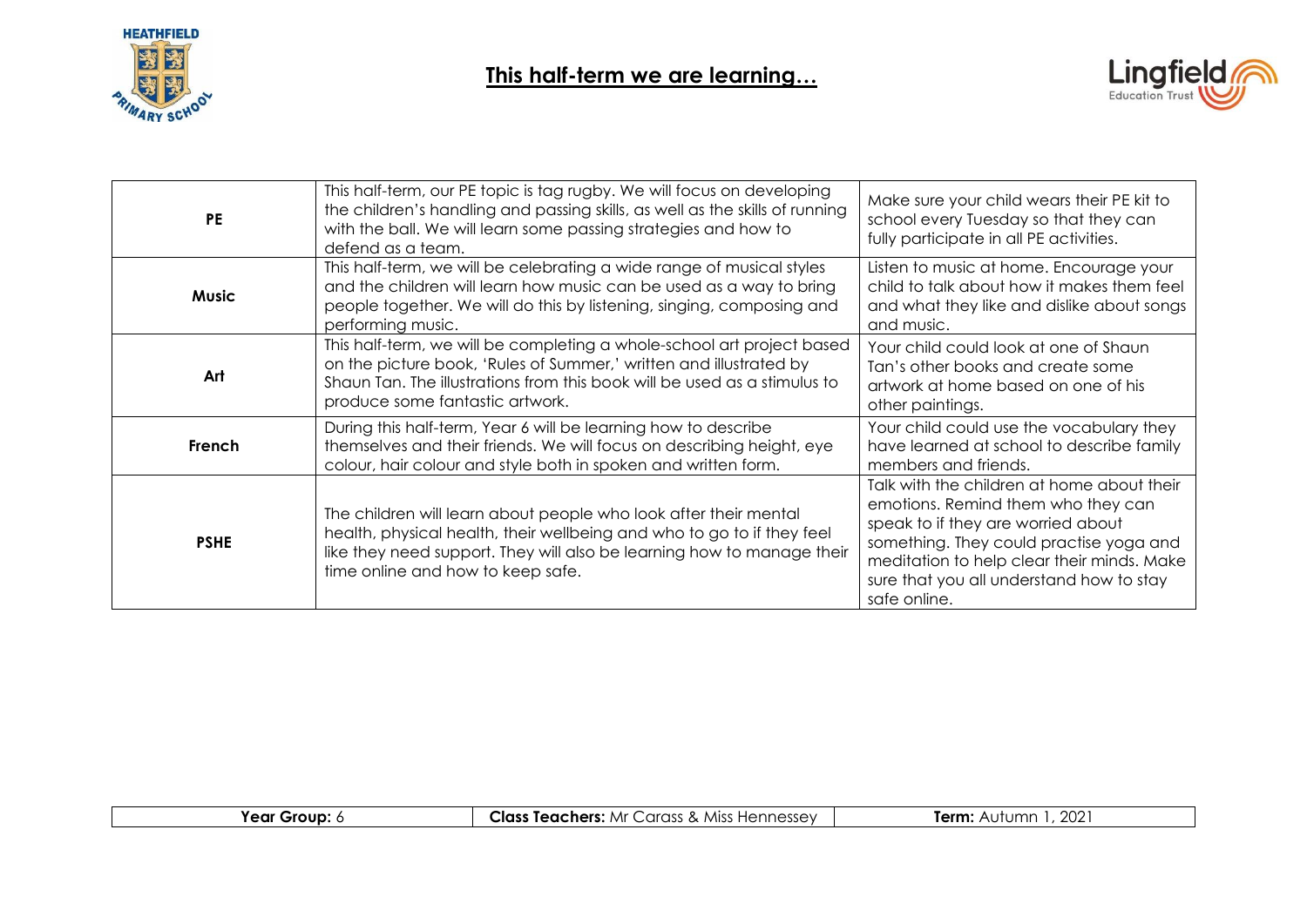



| <b>Curriculum Area</b> | Areas to be taught in school                                                                                                                                                                                                                                                                                                                                                                                                                                                           | Possible activities to be done at home                                                                                                                                                                                                                                                                         |
|------------------------|----------------------------------------------------------------------------------------------------------------------------------------------------------------------------------------------------------------------------------------------------------------------------------------------------------------------------------------------------------------------------------------------------------------------------------------------------------------------------------------|----------------------------------------------------------------------------------------------------------------------------------------------------------------------------------------------------------------------------------------------------------------------------------------------------------------|
| <b>English</b>         | This half term, we will be reading a great text: 'Wonder' by R.J<br>Palacio. This is a story of friendship, hope, humour & the importance<br>of kindness, told from a unique perspective of a young boy who has<br>many of his own challenges to face. This exceptional book, which we<br>are sure the children will love, will drive our reading & writing over the<br>first part of the half term.                                                                                   | Support them in learning their weekly spellings.<br>Encourage your child to read for pleasure at home &<br>to share what they have read with the class. Any<br>wider reading would be great to capture in some<br>form, possibly a written review, photograph or poster.                                       |
| <b>Maths</b>           | Over the half-term, we will be looking at the relationship between<br>simple fractions, decimals & percentages in a variety of contexts. We<br>will compare & order them. The children will learn to estimate &<br>calculate volume & to convert between a range of standard units,<br>eg centimetres to metres, grams into kilograms, minutes into hours &<br>vice versa. This will include negative & decimal numbers. They will use<br>given dimensions & angles to draw 2D shapes. | Encourage your child to:<br>Order a set of fractions in ascending & descending<br>order;<br>Describe the properties of different triangles:<br>equilateral, isosceles, scalene, right-angled.                                                                                                                  |
| Science - Biology      | We will build on our knowledge & understanding of different systems<br>within the human body, such as the circulatory system. We will<br>explore how a healthy lifestyle supports the body to function & how<br>different types of drugs affect us. We will find out about the<br>significant scientist, Alexander Fleming.                                                                                                                                                            | Your child could have a go at making a circulatory<br>system paper model to share in class: Create their<br>model by connecting the different parts together &<br>using red & blue string or wool to represent the blood<br>vessels. Complete some research & find out what<br>they are most famous for doing? |
| Geography              | In this unit about the Amazing Americas, the children will first find out<br>about the continents of North & South America & the countries that<br>form them. They will also look in more detail at some of the<br>contrasting regions, finding out about the landscape, climate &<br>locations of each area.                                                                                                                                                                          | Research an animal or plant from one of the North<br>American regions studied & prepare a fact file about<br>it. If you enjoy art, you could designing your own<br>version of a Native American totem pole to represent<br>yourself.                                                                           |
| Computing              | This half-term, we will be building on our knowledge of online<br>safety, including how to protect our digital footprint, where to<br>go for help, smart rules & security software. We will also be<br>looking at the longer term impact of what we share on<br>ourselves & others.                                                                                                                                                                                                    | Your child could have a go at checking their digital<br>footprint at home. Additionally, they could create a<br>log of how much screen time they have had in a<br>week.                                                                                                                                        |

| rear<br>Group: | Class<br>Carass<br>. Mr<br>$\sqrt{2}$<br>Teachers:<br>Hennessev<br>$\cdots$<br>$\sim$<br>$\sim$ | $\sim$<br>Term:<br>ımı<br>ZUZ<br><b>NUTUL</b> |
|----------------|-------------------------------------------------------------------------------------------------|-----------------------------------------------|